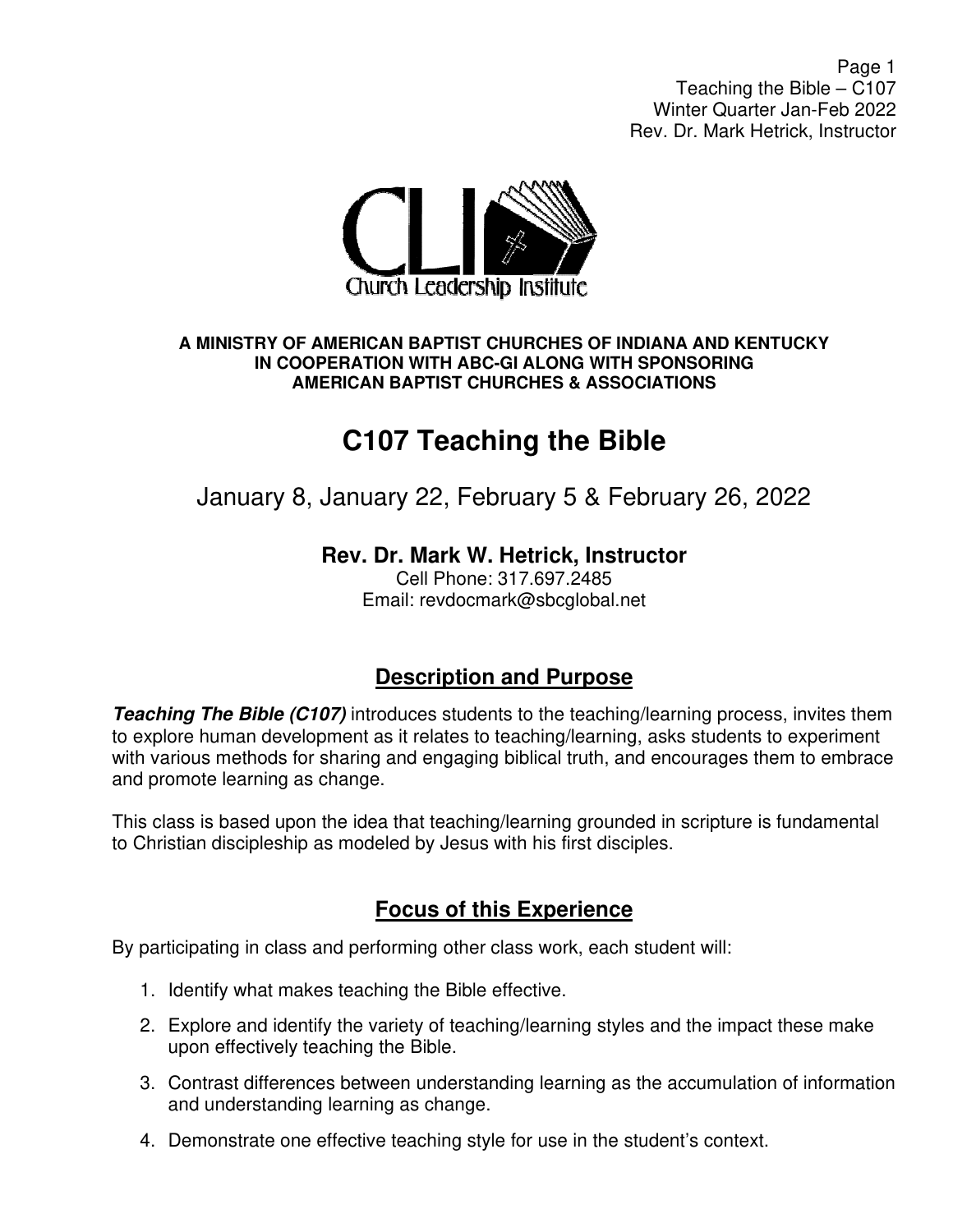Page 2 Teaching the Bible – C107 Winter Quarter Jan-Feb 2022 Rev. Dr. Mark Hetrick, Instructor

### **Required Texts**

- 7 Ways of Teaching the Bible to Adults by Barbara Bruce. Abingdon Press, 2000. ISBN 0-687-09084-9.
- The Craft of Christian Teaching: Essentials for becoming a very good teacher by Israel Galindo. Judson Press 1998. ISBN 978-0-8170-1280-9.

**Both are usually available at amazon.com new or used at very reasonable prices.** 

### **Student Expectations**

- 1. Attend all sessions whenever possible
- 2. Contact the instructor in advance, if you will be absent
- 3. Be prepared for each class session
- 4. Participate in class
- 5. Support and encourage other students in the class
- 6. Communicate with the instructor, if you have any questions or concerns

Please have the following with you during each class session:

- Textbooks
- Good English Translation of the Bible
- Notebook (for handouts, assignments and taking notes)
- 2 pens/pencils (electronic device to take notes, if preferred)
- Syllabus, handouts & assignments

### **Requirements to Earn Credit**

- 1. Completion of all reading, written and/or presentation assignments.
- 2. Participation in class discussions and exercises.
- 3. Read additional articles or blogs as may be assigned
- 4. Have textbooks and completed assignments with you during each class session.
- 5. Attend at least 15 of the 20 hours of classroom time
- 6. If absent one class session, earn an excused absence by doing the following:
	- a. contact the instructor about your absence (preferably before the absence, but at least within 72 hours of the absence)
	- b. if you have internet access and the class session you missed was recorded, review the recordings of what you missed before the link to them expires; if the class wasn't recorded, obtain notes from two students who did participate in any class session you missed
	- c. request a copy of the handouts & PowerPoint presentation(s) for the class session you missed in note format (3 slides per page); of course, this only applies if the instructor uses PowerPoint in the class session you missed and/or distributed any handouts.
	- d. complete a special assignment given by your instructor in addition to regular assignments; this is usually an enriching experience that will most likely pertain to the class session the student missed in some way.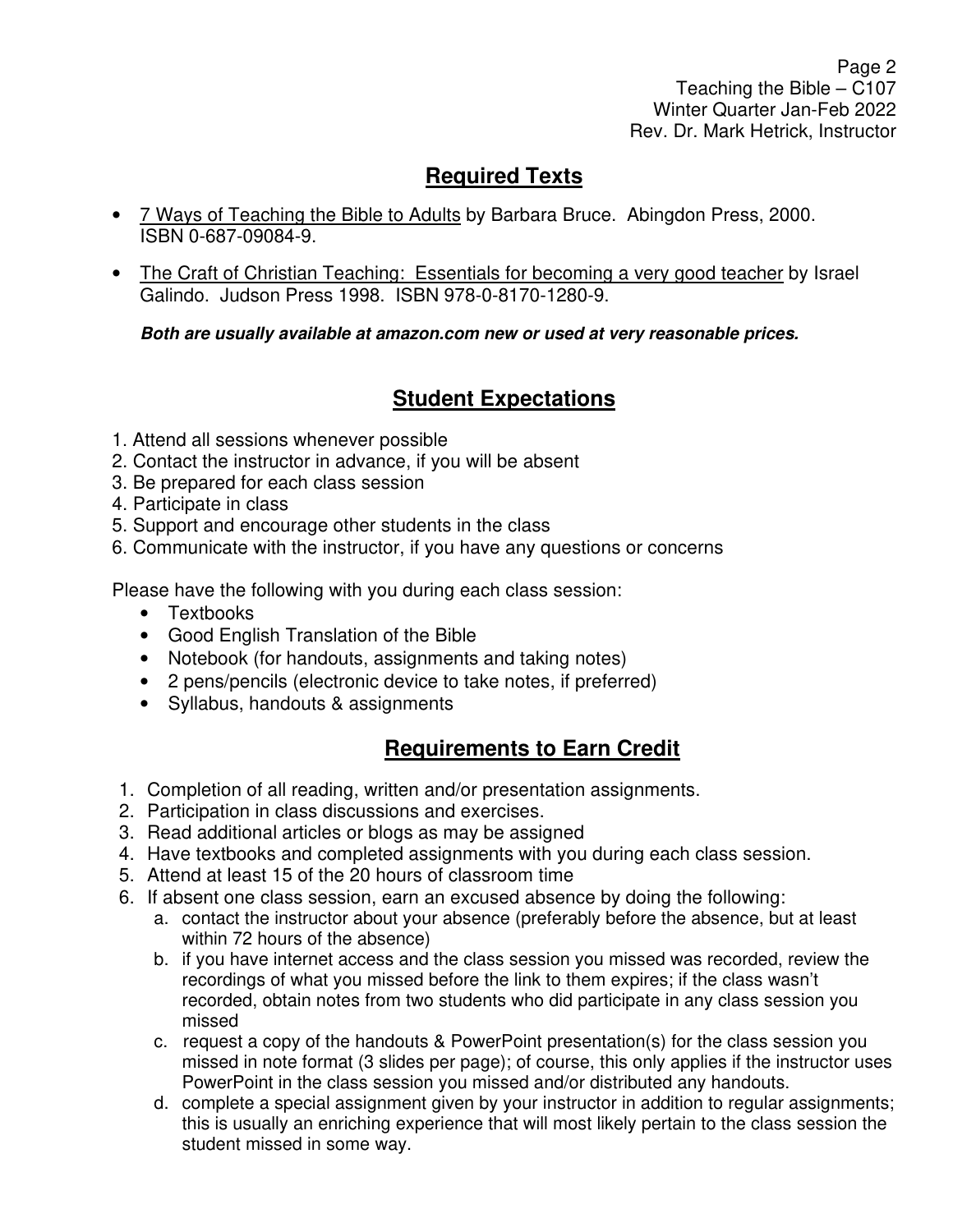Page 3 Teaching the Bible – C107 Winter Quarter Jan-Feb 2022 Rev. Dr. Mark Hetrick, Instructor

### **Class Sessions**

#### **Note: Assignments listed under each class session date are due on or before that date.**

#### **Session 1—January 8, 2022**

Assignments (complete prior to Session 1):

• read Parts 1-3 of The Craft of Christian Teaching

Focus:

- Overview of the class
- What is the Bible? And why is the Bible important?
- How to interpret the Bible
- Qualities of an effective teacher

#### **Session 2— January 22, 2022**

Assignments (complete prior to Session 2):

- read Parts 4-5 of The Craft of Christian Teaching
- write a 1-2 page paper that responds to the following questions: Why is teaching the Bible important to you? How does biblical teaching relate to your faith? If you are a Bible teacher, tell how you prepare to teach? If you are not a teacher, describe your Sunday School class or your Bible study group?

Focus:

- The elements of "effective faith"
- Lesson Planning Method #1
- The link between motivation and learning
- Lesson Planning Method #2

#### **Session 3—February 5, 2022**

Assignments (complete prior to Session 3):

- read all of 7 Ways of Teaching the Bible to Adults.
- write a one-page paper in response to the following questions: What makes "teaching the Bible" different from other forms of teaching? What challenges does this present to the teacher?

Focus:

- Lesson Planning Method #3
- Multiple intelligences
- Lesson Planning Method #4
- Triangular teaching